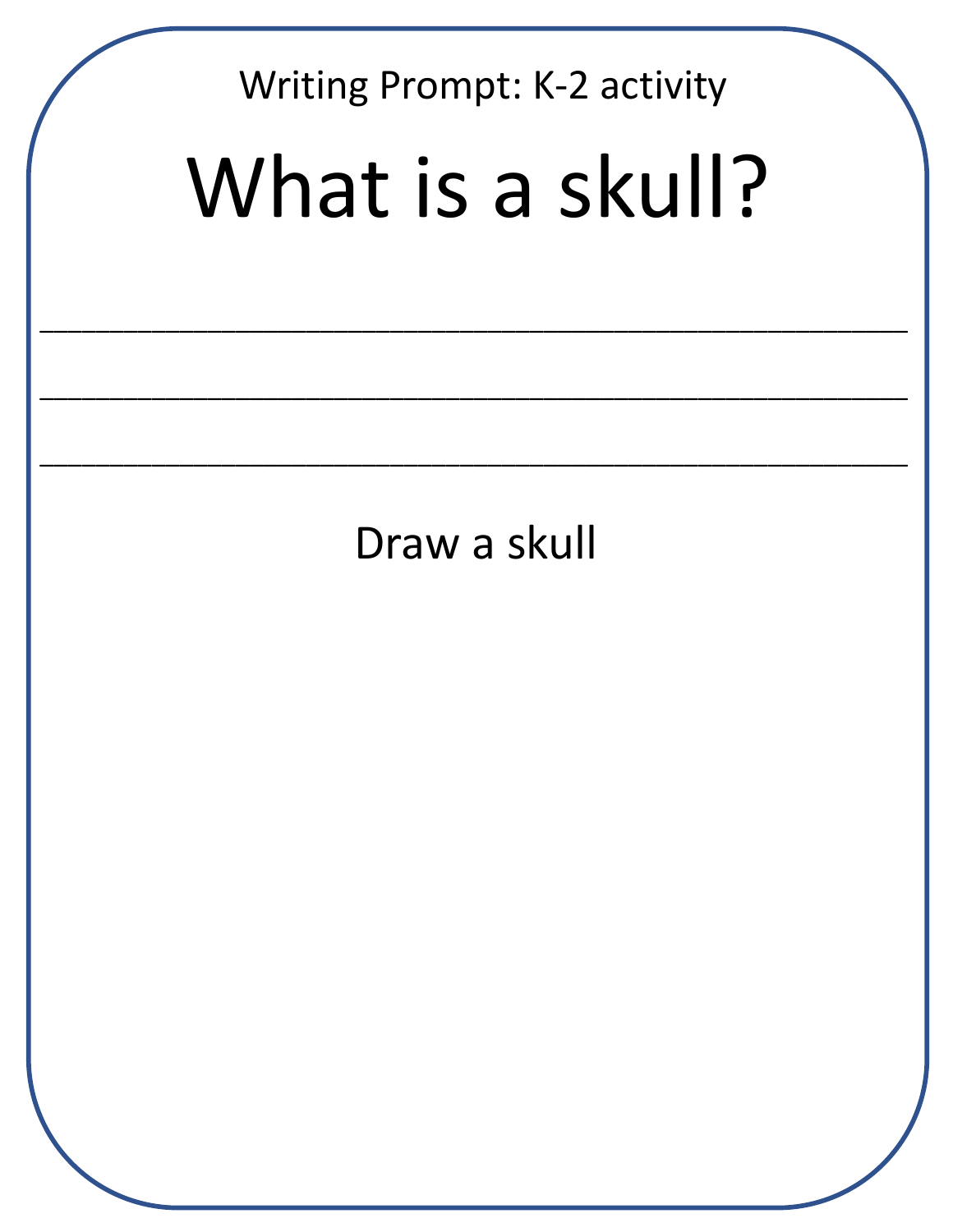# Writing Prompt: K-1Activity

Draw your friend's head. Show where their skull has holes for their eyes, ears, and mouth.

## **Writing Prompt:**

Skulls protect your brain from bumps and bruises. Think of a time your skull protected your brain from getting hurt. Write about what happened and why you appreciate your skull.

\_\_\_\_\_\_\_\_\_\_\_\_\_\_\_\_\_\_\_\_\_\_\_\_\_\_\_\_\_\_\_\_\_\_\_\_\_\_\_\_\_\_\_\_\_\_\_\_\_\_\_\_\_\_\_\_

\_\_\_\_\_\_\_\_\_\_\_\_\_\_\_\_\_\_\_\_\_\_\_\_\_\_\_\_\_\_\_\_\_\_\_\_\_\_\_\_\_\_\_\_\_\_\_\_\_\_\_\_\_\_\_\_

\_\_\_\_\_\_\_\_\_\_\_\_\_\_\_\_\_\_\_\_\_\_\_\_\_\_\_\_\_\_\_\_\_\_\_\_\_\_\_\_\_\_\_\_\_\_\_\_\_\_\_\_\_\_\_\_

\_\_\_\_\_\_\_\_\_\_\_\_\_\_\_\_\_\_\_\_\_\_\_\_\_\_\_\_\_\_\_\_\_\_\_\_\_\_\_\_\_\_\_\_\_\_\_\_\_\_\_\_\_\_\_\_

\_\_\_\_\_\_\_\_\_\_\_\_\_\_\_\_\_\_\_\_\_\_\_\_\_\_\_\_\_\_\_\_\_\_\_\_\_\_\_\_\_\_\_\_\_\_\_\_\_\_\_\_\_\_\_\_

\_\_\_\_\_\_\_\_\_\_\_\_\_\_\_\_\_\_\_\_\_\_\_\_\_\_\_\_\_\_\_\_\_\_\_\_\_\_\_\_\_\_\_\_\_\_\_\_\_\_\_\_\_\_\_\_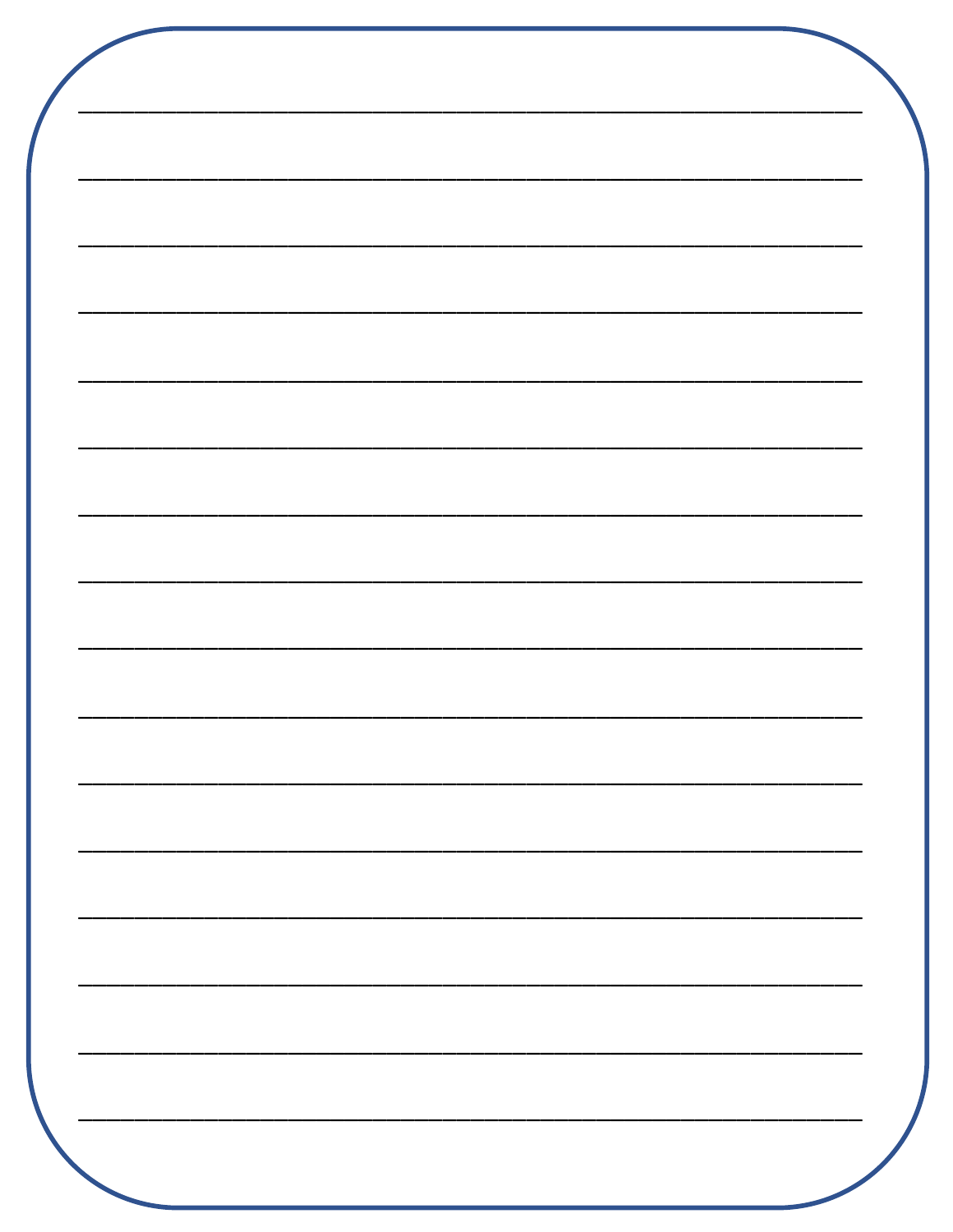Draw your skull with holes for ears, eyes, and mouth.

**Writing Prompt - 2nd Grade** 

# **Writing Prompt:**

Skulls protect your brain from bumps and bruises. Think of a time your skull protected your brain from getting hurt. Write about what happened and why you appreciate your skull.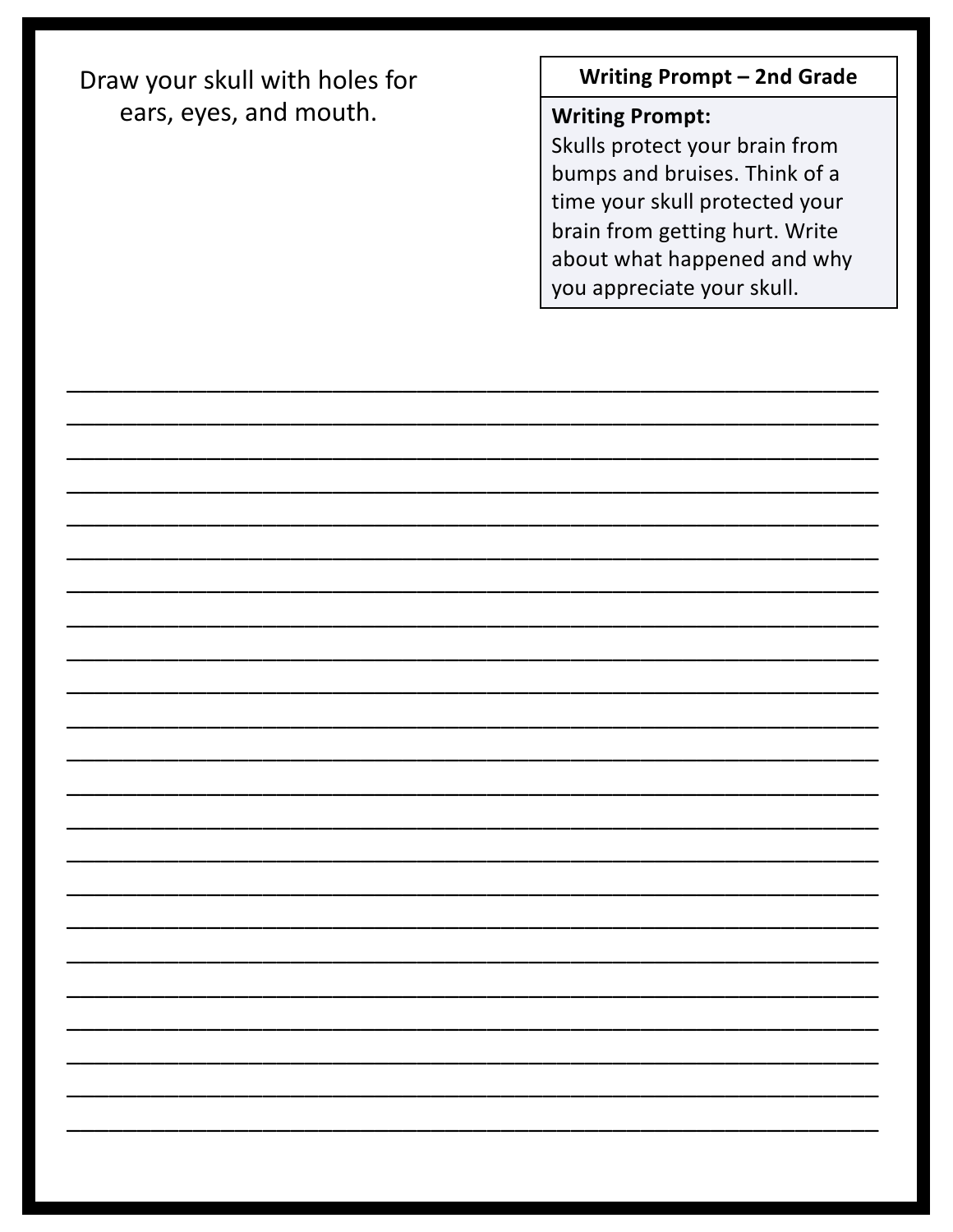

#### Writing Prompt - 3-5 Grade

## **Writing Prompt:**

Skulls protect your brain from bumps and bruises. Think of a time your skull protected your brain from getting hurt. Write about what happened and why you appreciate your skull.